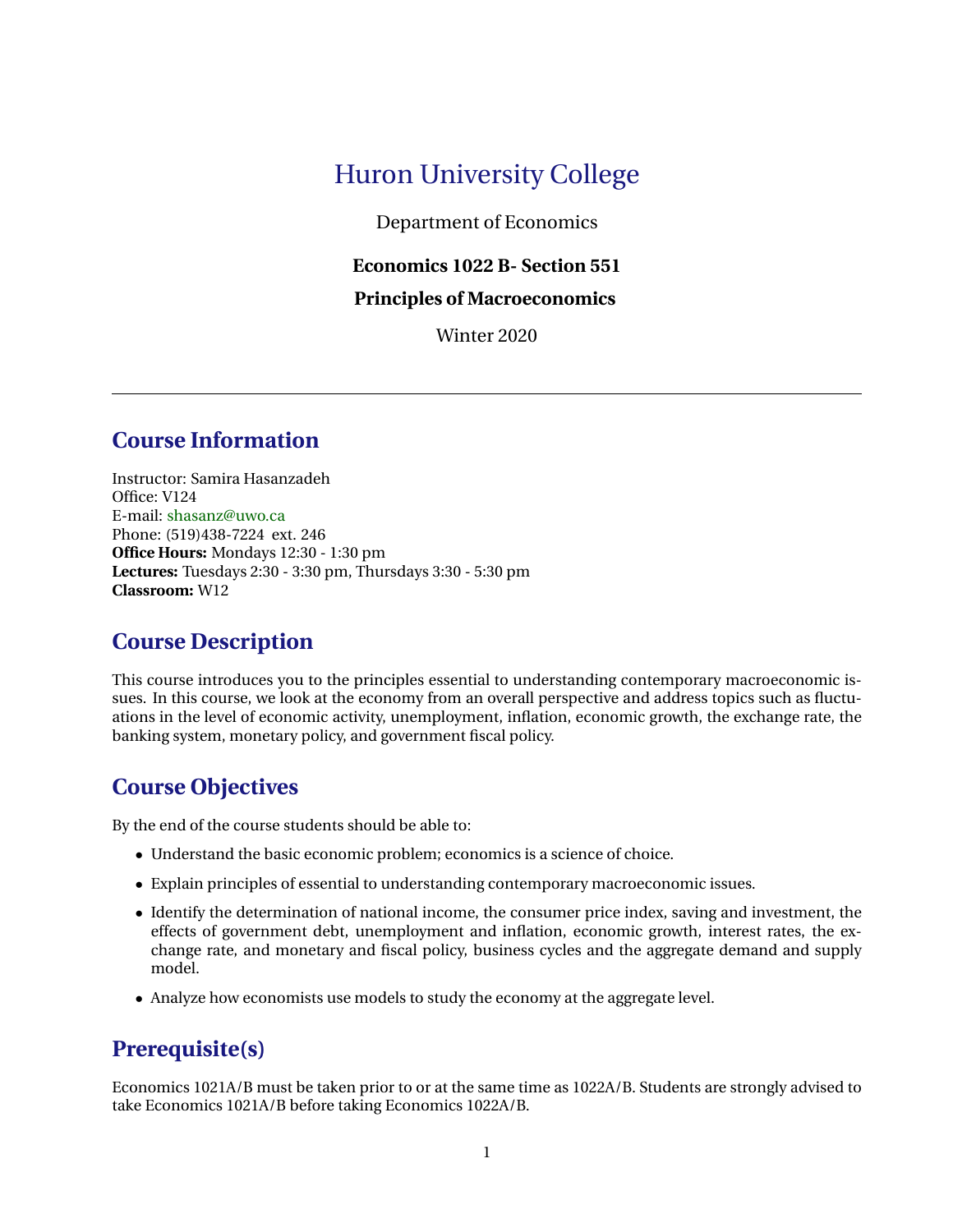# **Antirequisite(s)**

None

# **Class Methods**

Classes will be primarily lecture based with some time devoted to discussion and other learning activities.

# **Course Website**

A website on [OWL](https://owl.uwo.ca/portal) will be used to post materials relating to the course. This site is NOT to be used as a substitute for class attendance. Not everything we do is posted on the site and any material covered in the class is always subject to examination.

# **Textbooks**

- **Required Textbook:** Macroeconomics: Canada in the Global Environment, Michael Parkin and Robin Bade, 10th edition, Pearson, 2019.
- **Supplementary Workbook:**
	- **–** [Mylab](https://www.pearsonmylabandmastering.com/northamerica/myeconlab/) is an online resource with many valuable aids to help you with your studying. Access to this website is included with the purchase of the textbook package or can be purchased separately. The Myeconlab website also includes an online version of the textbook (Course ID: hasanzadeh09924).

# **Course Outline**

The outline below lists the topics that we will cover, and the related readings in the text. Where there are exclusions to the chapter readings, I will note them during the term on OWL.

- 1. Monitoring Macroeconomic Performance
	- Monitoring the Value of Production: GDP (Ch. 4)
	- Monitoring Jobs and Inflation (Ch. 5)
- 2. Macroeconomic Trends
	- Economic Growth (Ch. 6)
	- Finance, Saving, and Investment (Ch. 7)
	- Money, the Price Level, and Inflation (Ch. 8)
	- The Exchange Rate and the Balance of Payments (Ch. 9)
- 3. Macroeconomic Fluctuations
	- Aggregate Supply and Aggregate Demand(Ch. 10)
	- Expenditure Multipliers (Ch. 11)
	- The Business Cycle, Inflation, and Deflation (Ch. 12)
- 4. Macroeconomic Policy
	- Fiscal Policy (Ch. 13)
	- Monetary Policy (Ch. 14)

**Note**: The extent and coverage will depend on time availability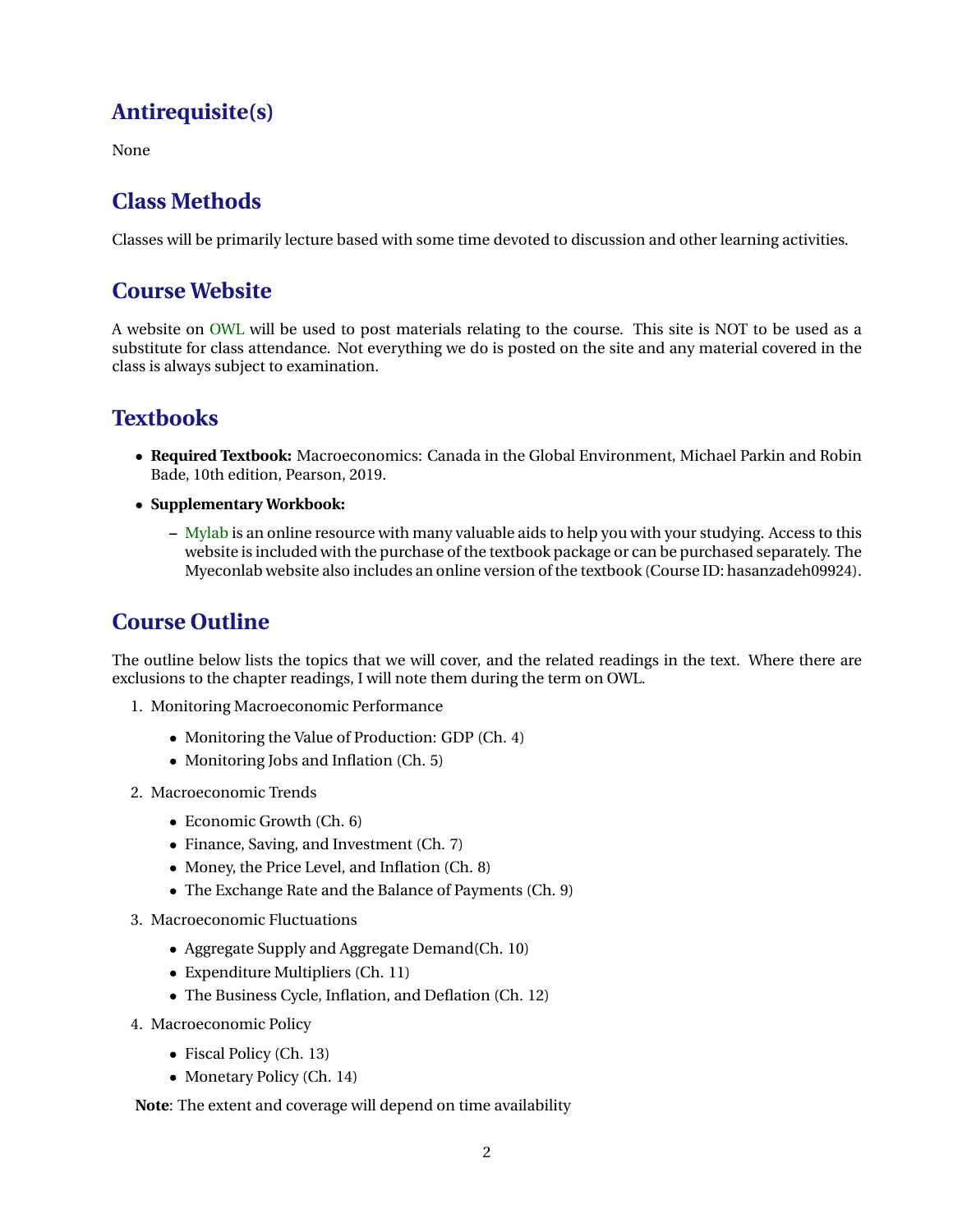## **Course Evaluation**

The assessment in this course will be based on the following:

| Online Quizzes (5% each)                        | 20\%  |
|-------------------------------------------------|-------|
| Midterm 1 (Feb 7, 4 pm-6 pm, Kingsmill Room)    | 20\%  |
| Midterm 2 (March 20, 4 pm-6 pm, Kingsmill Room) | 20\%  |
| Final Examination (April 6 to 26)               | 40\%  |
|                                                 | 100\% |

- Students with a time conflict will be allowed to write the midterm exams at an alternate time. In such cases, students must submit evidence — and receive approval — at least one week before the date of the test. Please note that a "time conflict" means that you have a regular university class at that time.
- There are 5 online quizzes and marks are allocated for the best 4. The coverage of each quiz will be announced on the course site. The quizzes are to be completed and submitted online via the course site. The cut-off time to submit your quiz is 11:55 pm on the due date. Late quizzes will not be accepted. Failure to submit an online quiz on time will result in zero marks. It is a good idea to start quizzes as early as possible to avoid any emergencies preventing completion by the due date.

| Ouiz   | Quiz open date (11:55 pm) | Quiz due date (cutoff 11:55 pm on the due date) |
|--------|---------------------------|-------------------------------------------------|
| Quiz 1 | Jan 16                    | Jan 23                                          |
| Quiz 2 | Jan 23                    | Jan 30                                          |
| Quiz 3 | Feb 27                    | March 5                                         |
| Quiz 4 | March 5                   | March 12                                        |
| Quiz 5 | March 26                  | April 2                                         |

- There will be no make-up tests for the missed mid-term examinations and online quizzes. Failure to write the midterm exams will result in a grade of zero without proper documentation. A student who misses a test must provide documentation to the counseling office (not the professor) and if this documentation is accepted as a valid reason for missing a test then (and only then) the weight of the missed test will be reallocated to the final exam. This is the only method of accommodation for missed tests that will be used in this course. No make-up assignments will be given for missed quizzes.
- The final exam covers all material. It will be held during the April Examination Period as scheduled by the University.

# **Communication:**

- All course materials and announcements will be posted on OWL. Please visit the portal often.
- Office hours are a perfect opportunity to approach me and discuss course material. Think of my office hours as an opportunity to receive free tutoring each week. If you cannot attend office hours due to a course conflict, you can email me and we schedule a mutually agreeable time to meet.
- I will usually respond to email within a day (except on weekends and holidays). However, I will only read emails sent through a UWO account for record-keeping and identification purposes. Please put "ECON1022B" in the message title or your email may be caught by my spam filter.
- I will only respond to email posing questions that can be answered in a sentence or two; otherwise you should see me during my office hours. Please do not abuse your email access to me. Email should not be seen as a means to receive private tutorials or review material that was covered in class but you missed.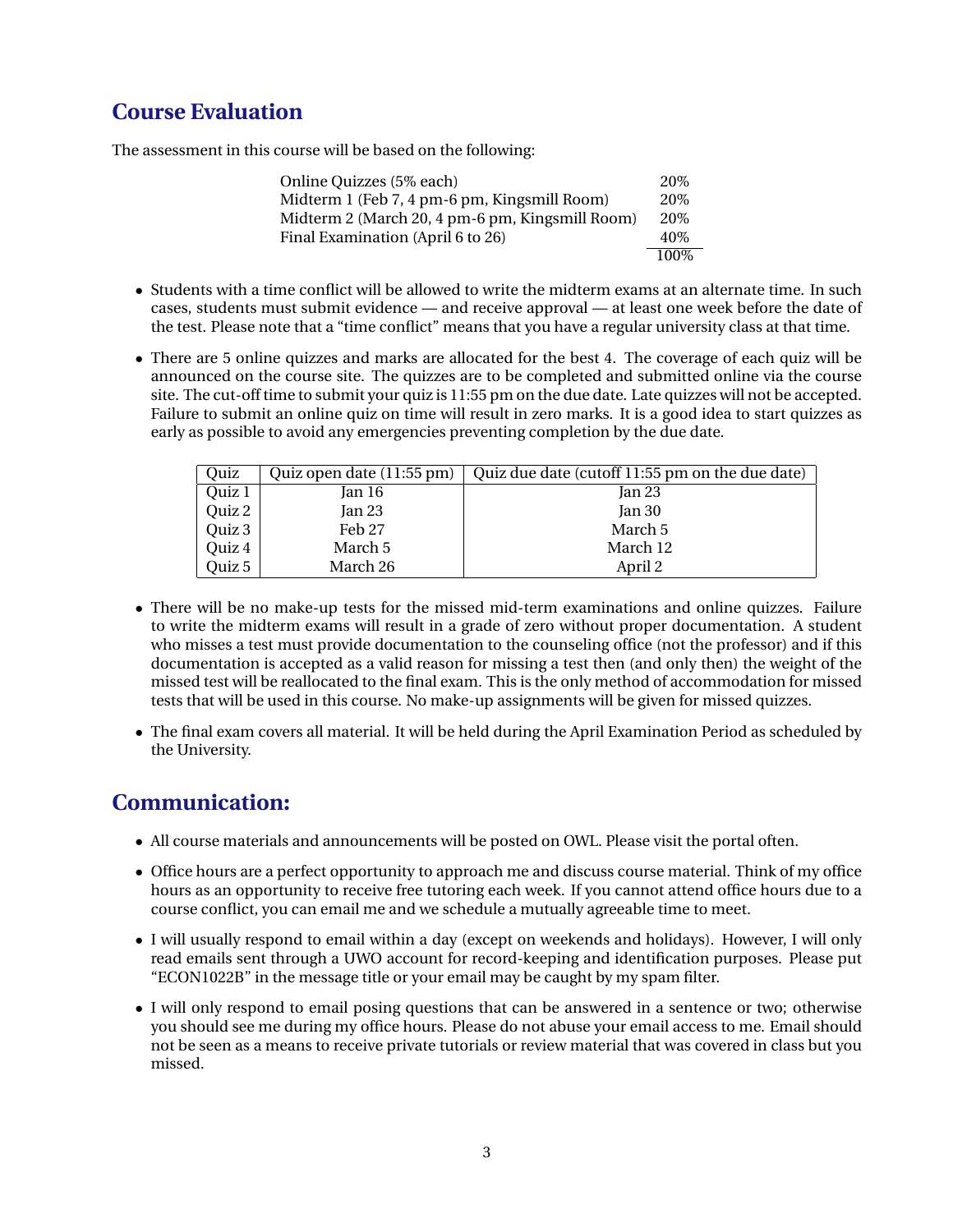## **Satisfactory Performance Criteria:**

Students must fulfill all of the preceding course requirements in order to achieve a passing grade. No course grades are final until approved by the Faculty Dean. Application to write a deferred final examination must be made to the Registrars Office. Students must fulfill all of the preceding course requirements in order to achieve a passing grade.

## **Regrading:**

Students seeking reappraisal of their graded assignment or mid-term examination should contact the instructor within a week after they receive their grades. Students are required to send e-mail to the instructor with the subject "ECON1022B-REQUEST FOR REGRADING" explaining the reason(s) for requesting a reappraisal of their graded work.

Note: Reappraisals that do not conform to this standard will not be considered.

## **Treatment of Course Materials**

Student, teaching, assignment or professor materials created for this course (including but not limited to lecture slides, presentations and posted notes, labs, case studies, assignments, exams and solutions to assignments and exams) remain the intellectual property of the author(s). They are intended for personal use and **may not be reproduced or redistributed without prior written consent of the author(s)**.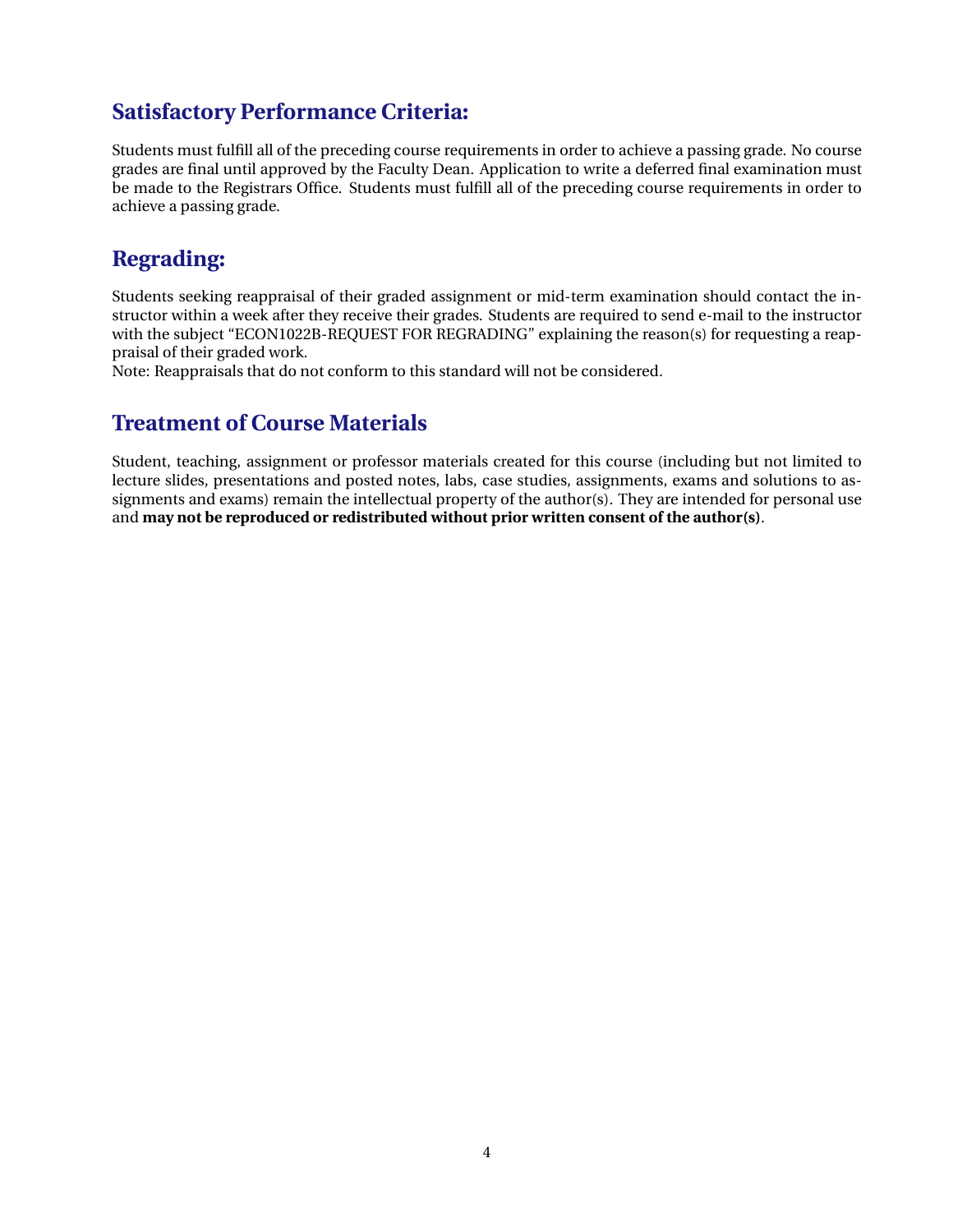

## **Appendix to Course Outlines: Academic Policies & Regulations 2019/2020**

#### **Prerequisite and Antirequisite Information**

Students are responsible for ensuring that they have successfully completed all course prerequisites and that they have not completed any course antirequisites. Unless you have either the requisites for this course or written special permission from your Dean to enrol in it without them, you may be removed from this course and it will be deleted from your record. If you enrol in this course despite having already taken an antirequisite you may be removed from this course and it will be deleted from your record. Removals for these reasons may not be appealed. You will receive no adjustment to your fees in the event that you are dropped from a course for failing to have the necessary prerequisites or for having already taken the antirequisites.

#### **Conduct of Students in Classes, Lectures, and Seminars**

Membership in the community of Huron University College and Western University implies acceptance by every student of the principle of respect for the rights, responsibilities, dignity and well-being of others and a readiness to support an environment conducive to the intellectual and personal growth of all who study, work and live within it. Upon registration, students assume the responsibilities that such registration entails. The academic and social privileges granted to each student are conditional upon the fulfillment of these responsibilities.

In the classroom, students are expected to behave in a manner that supports the learning environment of others. Students can avoid any unnecessary disruption of the class by arriving in sufficient time to be seated and ready for the start of the class, by remaining silent while the professor is speaking or another student has the floor, and by taking care of personal needs prior to the start of class. If a student is late, or knows that he/she will have to leave class early, be courteous: sit in an aisle seat and enter and leave quietly.

Please see the Code of Student Conduct at: [www.huronuc.on.ca/sites/default/files/pdfs/Code%20of%20Student%20Conduct.pdf.](http://www.huronuc.on.ca/sites/default/files/pdfs/Code%20of%20Student%20Conduct.pdf)

#### **Technology**

It is not appropriate to use technology (such as, but not limited to, laptops, cell phones) in the classroom for non-classroom activities. Such activity is disruptive and is distracting to other students and to the instructor, and can inhibit learning. Students are expected to respect the classroom environment and to refrain from inappropriate use of technology and other electronic devices in class.

#### **Attendance Regulations for Examinations**

A student is entitled to be examined in courses in which registration is maintained, subject to the following limitations: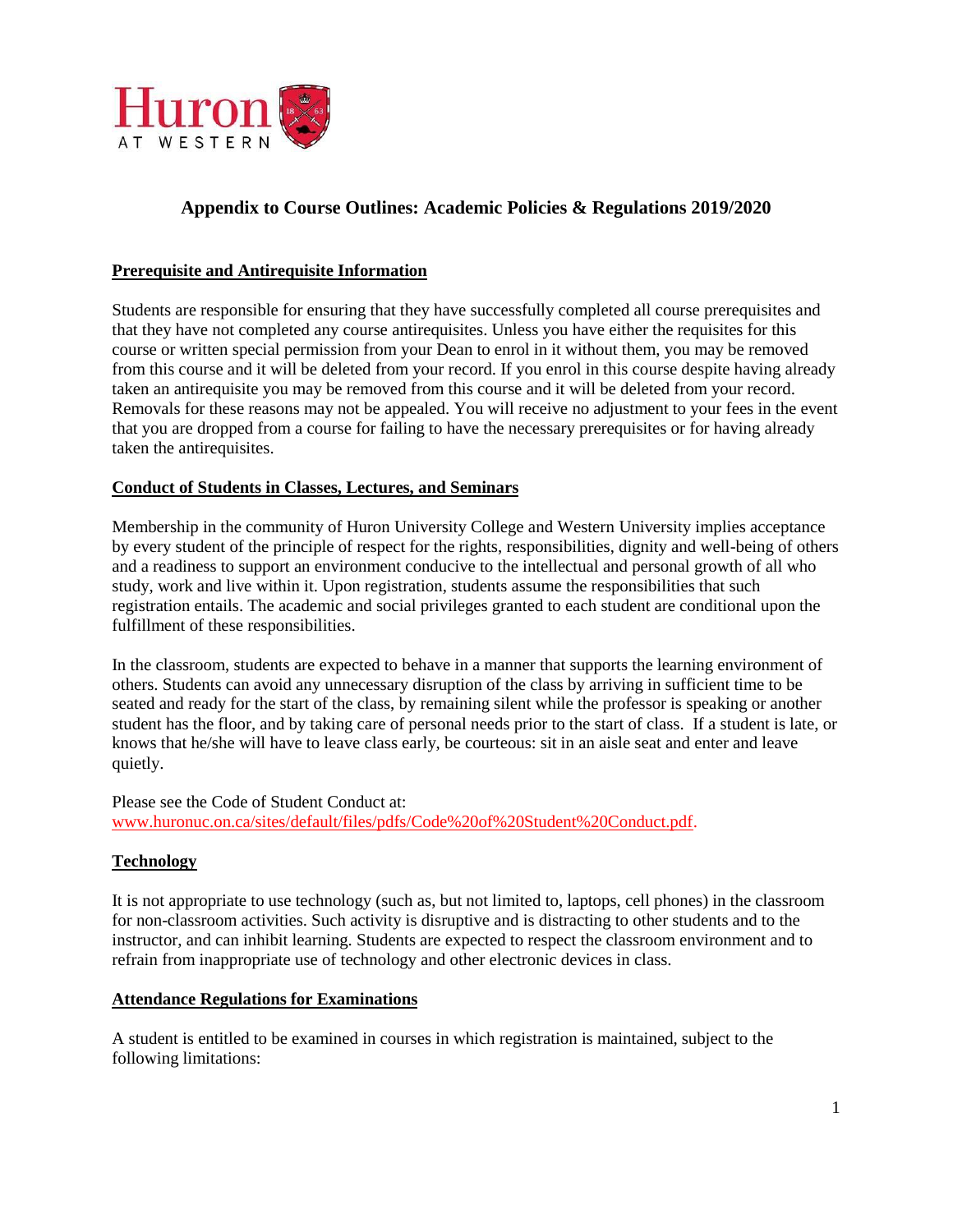1) A student may be debarred from writing the final examination for failure to maintain satisfactory academic standing throughout the year.

2) Any student who, in the opinion of the instructor, is absent too frequently from class or laboratory periods in any course will be reported to the Dean of the Faculty offering the course (after due warning has been given). On the recommendation of the Department concerned, and with the permission of the Dean of that Faculty, the student will be debarred from taking the regular examination in the course. The Dean of the Faculty offering the course will communicate that decision to the Dean of the Faculty of registration.

**Short Absences**: If you miss a class due to a minor illness or other problems, check your course outline for information regarding attendance requirements and make sure you are not missing a test or assignment. Cover any readings and arrange to borrow notes from a classmate. Contact the course instructor if you have any questions.

**Extended Absences**: If you have an extended absence, you should contact the course instructor and an Academic Advisor. Your course instructor and Academic Advisor can discuss ways for you to catch up on missed work and arrange academic accommodations, if appropriate and warranted.

It is important to note that the Academic Dean may refuse permission to write the final examination in a course if the student has failed to maintain satisfactory academic standing throughout the year or for too frequent absence from the class or laboratory.

Please see the policy on Attendance Regulations for Examinations here: [https://www.uwo.ca/univsec/pdf/academic\\_policies/exam/attendance.pdf.](https://www.uwo.ca/univsec/pdf/academic_policies/exam/attendance.pdf)

#### **Class Cancellations**

In the event of a cancellation of class, every effort will be made to post that information on the OWL class site, is<https://owl.uwo.ca/portal>and on the Huron website at [www.huronuc.on.ca/about/accessibility](http://www.huronuc.on.ca/about/accessibility) .

#### **Academic Student Support Services**

For advice on course selections, degree requirements, and for assistance with requests for medical accommodation, students should email an Academic Advisor in Huron's Student Support Services at [huronsss@uwo.ca.](mailto:huronsss@uwo.ca) An outline of the range of services offered is found on the Huron website at: [www.huronuc.ca/student-life-campus/student-services/academic-advising.](http://www.huronuc.ca/student-life-campus/student-services/academic-advising)

Department Chairs and Program Directors and Coordinators are also able to answer questions about their individual programs. Their contact information can be found on the Huron website at: [www.huronuc.ca/student-life-campus/art-social-science](http://www.huronuc.ca/student-life-campus/art-social-science) and at [www.huronuc.ca/student-life-campus/management-and-organizational-studies](http://www.huronuc.ca/student-life-campus/management-and-organizational-studies) .

#### **Adding / Dropping Courses**

If you think that you are too far behind to catch up or that your work load is not manageable, you should consult your Academic Advisor. If you consider reducing your workload by dropping one or more courses, this must be done by the appropriate deadlines. Please refer to the Huron website,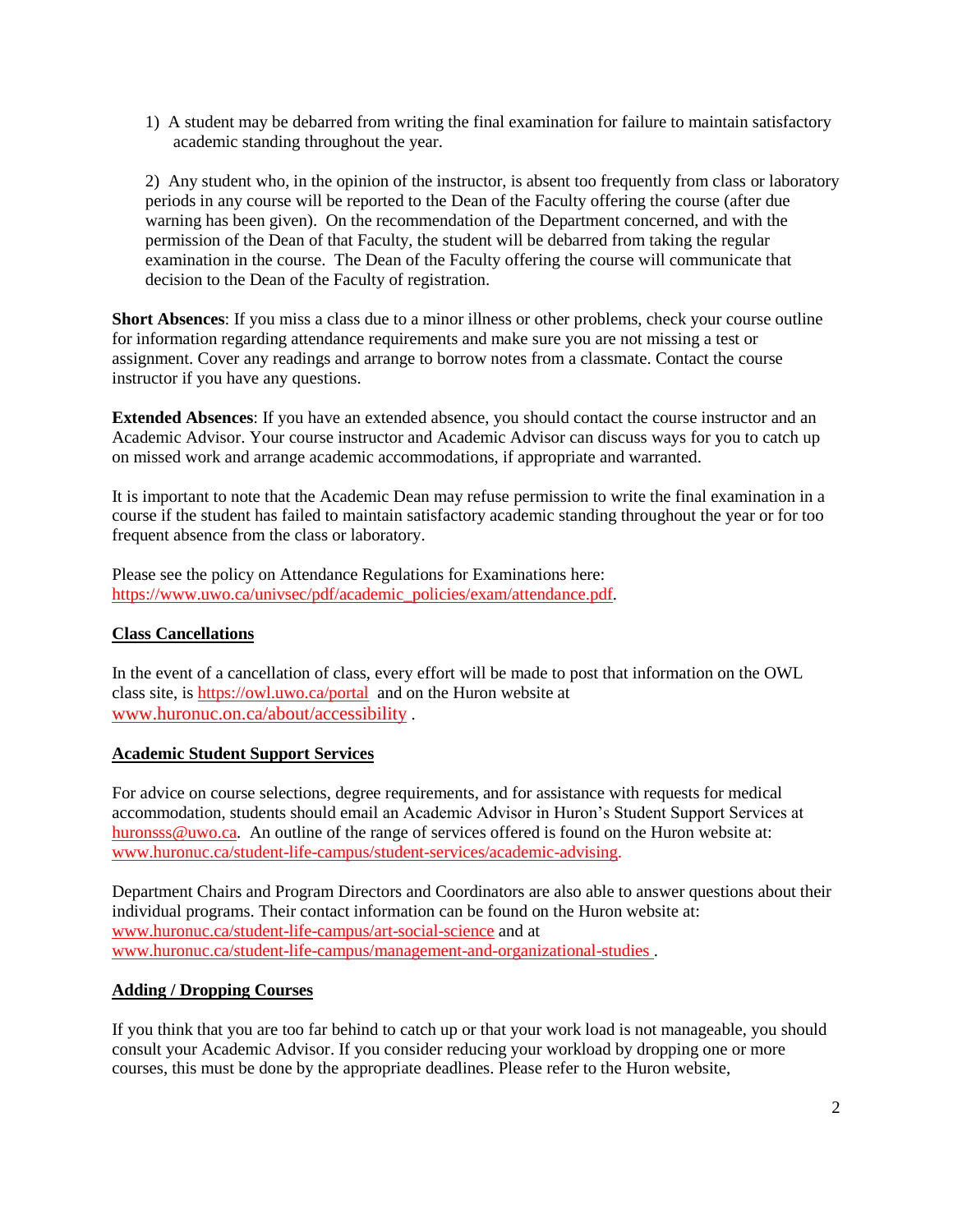[huronuc.ca/student-life-campus/student-services/academic-advising](https://huronuc.ca/student-life-campus/student-services/academic-advising) or review the list of official Sessional Dates on the Academic Calendar, available here: [http://www.westerncalendar.uwo.ca/SessionalDates.cfm.](http://www.westerncalendar.uwo.ca/SessionalDates.cfm)

You should consult with the course instructor and the Academic Advisor who can help you consider alternatives to dropping one or more courses. Note that dropping a course may affect OSAP and/or Scholarship/Bursary eligibility.

#### **Mental Health & Wellness Support at Huron and at Western**

Students who are stressed, emotionally distressed or in mental health crisis please refer to: [huronuc.ca/student-life-campus/student-services/health-wellness](https://huronuc.ca/student-life-campus/student-services/health-wellness) for a complete list of options about how to obtain help, or email [Huronwellness@huron.uwo.ca](mailto:Huronwellness@huron.uwo.ca) to access your wellness staff directly.

Additional supports for Health and Wellness may be found and accessed at Western through [www.uwo.ca/uwocom/mentalhealth/.](http://www.uwo.ca/uwocom/mentalhealth/)

Huron is committed to providing a safe, welcoming campus for students, staff and faculty by providing confidential assistance to those who have personal safety concerns. Providing a safe and welcoming campus for students, staff and faculty is one of Huron's top priorities.

The Student Emergency Response Team (SERT) provides medical response to 9-1-1 calls on Main, Brescia and Huron campuses which operates 24 hours a day, 7 days a week during the academic year. SERT is dispatched through the campus community Police Service (CCPS) to any medical emergency on campus at (519) 661-3300. For more information about SERT please visit: [sert.uwo.ca/about-sert/about](https://sert.uwo.ca/about-sert/about-sert/)[sert/.](https://sert.uwo.ca/about-sert/about-sert/)

#### **Statement on Academic Integrity**

The International Centre for Academic Integrity defines academic integrity as "a commitment, even in the face of adversity, to five fundamental values: honesty, trust, fairness, respect, and responsibility. From these values flow principles of behaviour that enable academic communities to translate ideals to action." (CAI Fundamental Values Project, 1999).

A lack of academic integrity is indicated by such behaviours as the following:

- Cheating on tests;
- Fraudulent submissions online;
- Plagiarism in papers submitted (including failure to cite and piecing together unattributed sources);
- Unauthorized resubmission of course work to a different course;
- Helping someone else cheat;
- Unauthorized collaboration:
- Fabrication of results or sources;
- Purchasing work and representing it as one's own.

#### **Academic Integrity: Importance and Impact**

Being at university means engaging with a variety of communities in the pursuit and sharing of knowledge and understanding in ways that are clear, respectful, efficient, and productive. University communities have established norms of academic integrity to ensure responsible, honest, and ethical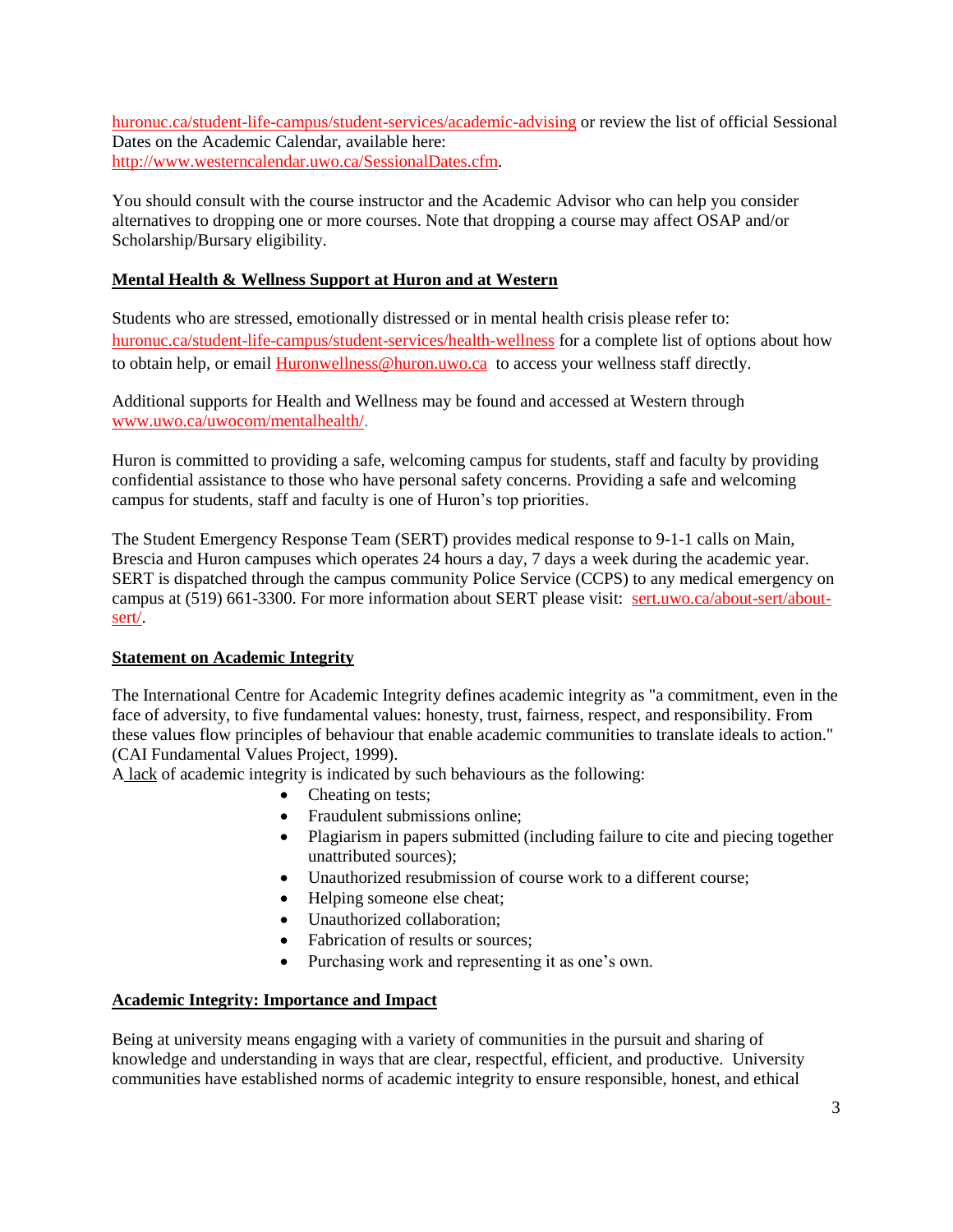behavior in the academic work of the university, which is best done when sources of ideas are properly and fully acknowledged and when responsibility for ideas is fully and accurately represented.

In the academic sphere, unacknowledged use of another's work or ideas is not only an offence against the community of scholars and an obstacle to academic productivity. It may also be understood as fraud and may constitute an infringement of legal copyright.

A university is a place for fulfilling one's potential and challenging oneself, and this means rising to challenges rather than finding ways around them. The achievements in an individual's university studies can only be fairly evaluated quantitatively through true and honest representation of the actual learning done by the student. Equity in assessment for all students is ensured through fair representation of the efforts by each.

Acting with integrity at university constitutes a good set of practices for maintaining integrity in later life. Offences against academic integrity are therefore taken very seriously as part of the university's work in preparing students to serve, lead, and innovate in the world at large.

A university degree is a significant investment of an individual's, and the public's, time, energies, and resources in the future, and habits of academic integrity protect that investment by preserving the university's reputation and ensuring public confidence in higher education.

**Students found guilty of plagiarism will suffer consequences ranging from a grade reduction to failure in the course to expulsion from the university. In addition, a formal letter documenting the offence will be filed in the Dean's Office, and this record of the offence will be retained in the Dean's Office for the duration of the student's academic career at Huron University College.**

#### **Statement on Academic Offences**

Scholastic offences are taken seriously and students are directed to read the appropriate policy, specifically, the definition of what constitutes a Scholastic Offence, as per the Academic Calendar: [http://www.westerncalendar.uwo.ca/PolicyPages.cfm?PolicyCategoryID=1&Command=showCategory&](http://www.westerncalendar.uwo.ca/PolicyPages.cfm?PolicyCategoryID=1&Command=showCategory&SelectedCalendar=Live&ArchiveID=#SubHeading_189) [SelectedCalendar=Live&ArchiveID=#SubHeading\\_189](http://www.westerncalendar.uwo.ca/PolicyPages.cfm?PolicyCategoryID=1&Command=showCategory&SelectedCalendar=Live&ArchiveID=#SubHeading_189) .

### **Turnitin.com**

All required papers may be subject to submission for textual similarity review to the commercial plagiarism detection software under license to the University for a detection of plagiarism. All papers submitted for such checking will be included as source documents in the reference database for the purpose of detecting plagiarism of papers subsequently submitted to the system. Use of the service is subject to the licensing agreement, currently between Western University and Turnitin.com.

#### **Computer-Marked Tests/exams**

Computer-marked multiple-choice tests and/or exams may be subject to submission for similarity review by software that will check for unusual coincidences in answer patterns that may indicate cheating.

### **Clickers**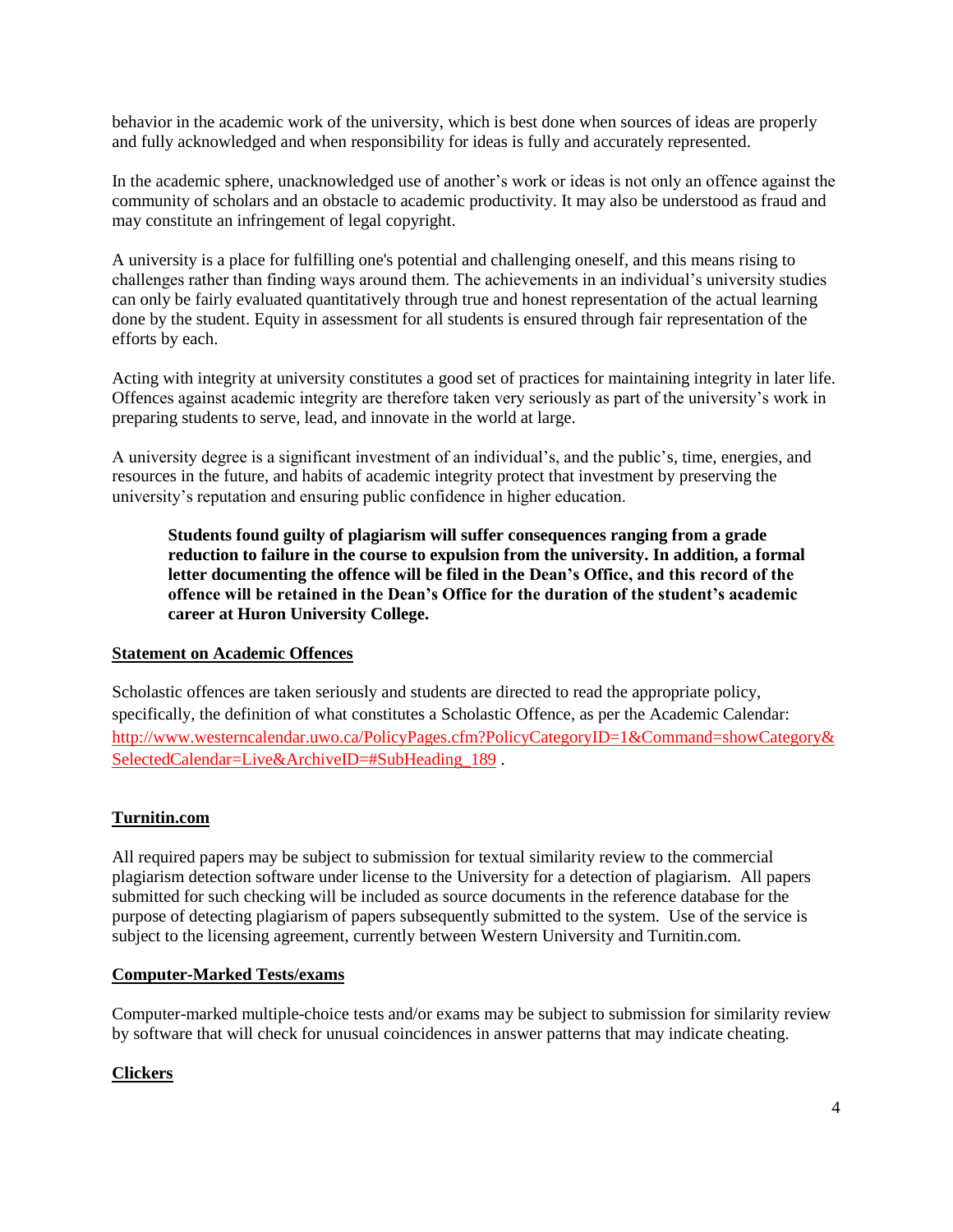Personal Response Systems ("clickers") may be used in some classes. If clickers are to be used in a class, it is the responsibility of the student to ensure that the device is activated and functional. Students must see their instructor if they have any concerns about whether the clicker is malfunctioning. Students must use only their own clicker. If clicker records are used to compute a portion of the course grade:

- the use of somebody else's clicker in class constitutes a scholastic offence
- the possession of a clicker belonging to another student will be interpreted as an attempt to commit a scholastic offence.

### **Policy on "Special" Accommodation**

Students who require **special** accommodation for tests and/or other course components must make the appropriate arrangements with the Student Development Centre (SDC). Further details concerning policies and procedures may be found at: <http://www.sdc.uwo.ca/ssd/index.html> .

#### **Policy on "Academic" Accommodation - Medical / Non-Medical Grounds**

Students who require academic accommodation for tests and/or other course components must make the appropriate arrangements with the Student Development Centre (SDC). Further details concerning policies and procedures may be found at: [http://www.sdc.uwo.ca/ssd/index.html.](http://www.sdc.uwo.ca/ssd/index.html)

### **(a) Medical Grounds for assignments** *worth 10% or more of final grade***: Go directly to Huron Support Services/ Academic Advising, or email [huronsss@uwo.ca](mailto:huronsss@uwo.ca)** .

University Senate policy, which can be found at,

[https://www.uwo.ca/univsec/pdf/academic\\_policies/appeals/accommodation\\_medical.pdf](https://www.uwo.ca/univsec/pdf/academic_policies/appeals/accommodation_medical.pdf), requires that all student requests for accommodation on medical grounds for assignments worth 10% or more of the final grade be made directly to the academic advising office of the home faculty (for Huron students, the "home faculty" is Huron), with supporting documentation in the form (minimally) of the Senate-approved Student Medical Certificate found at:

[https://www.uwo.ca/univsec/pdf/academic\\_policies/appeals/medicalform.pdf](https://www.uwo.ca/univsec/pdf/academic_policies/appeals/medicalform.pdf) .

The documentation is submitted in confidence and will not be shown to instructors. The advisors will contact the instructor when the medical documentation is received, and will outline the severity and duration of the medical challenge as expressed on the Student Medical Certificate and in any other supporting documentation. The student will be informed that the instructor has been notified of the presence of medical documentation, and will be instructed to work as quickly as possible with the instructor on an agreement for accommodation.

The instructor will not normally deny accommodation where appropriate medical documentation is in place and where the duration it describes aligns with the due date(s) of assignment(s). Before denying a request for accommodation on medical grounds, the instructor will consult with the Dean. The instructor's decision is appealable to the Dean.

#### **(b) Accommodation on Medical Grounds for assignments worth** *less than 10%* **of final grade: Consult Instructor Directly**

When seeking accommodation on medical grounds for assignments worth less than 10% of the final course grade, the student should contact the instructor directly. The student need only share broad outlines of the medical situation. The instructor **may** require the student to submit documentation to the academic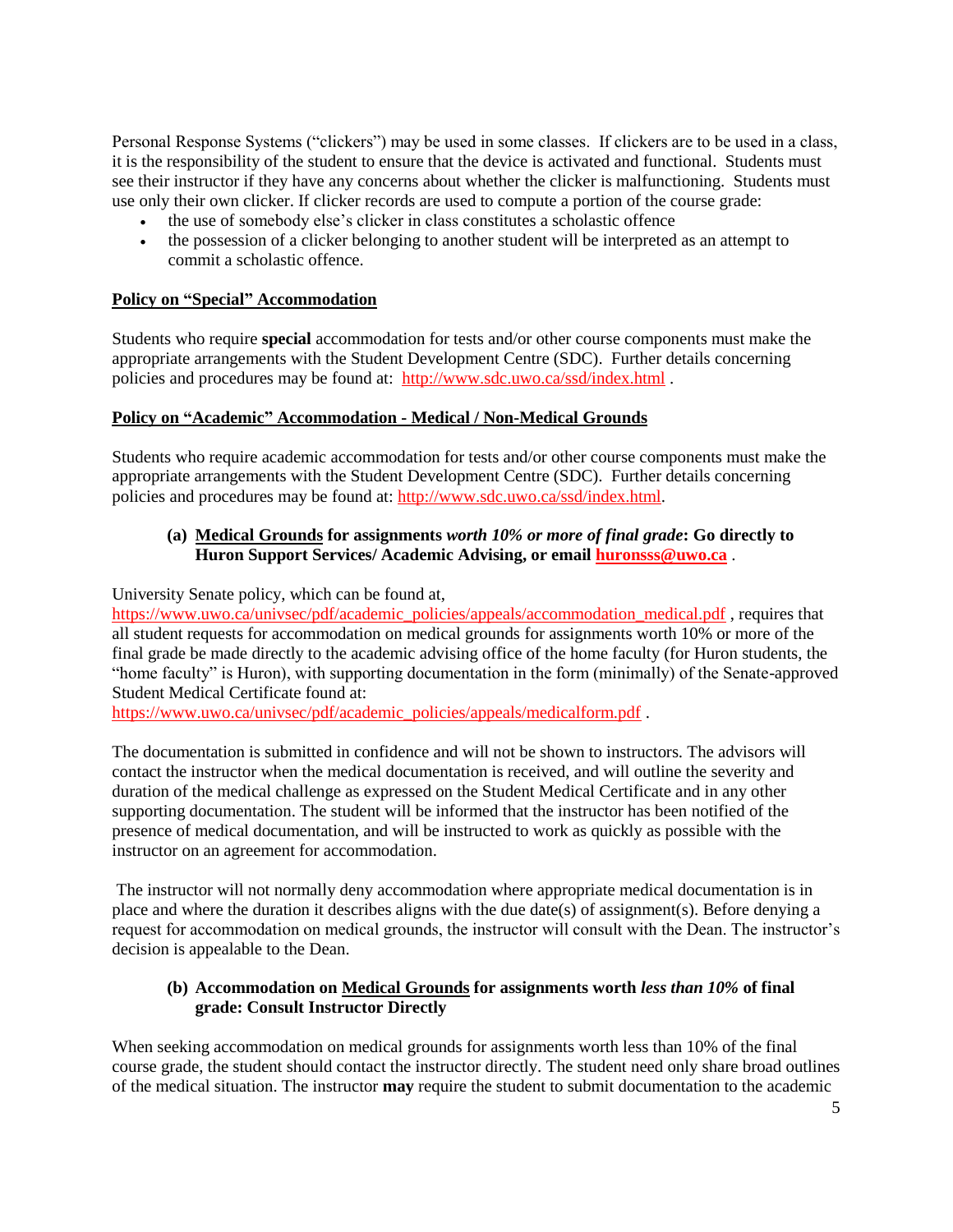advisors, in which case she or he will advise the student and inform the academic advisors to expect documentation. The instructor may not collect medical documentation. The advisors will contact the instructor when the medical documentation is received, and will outline the severity and duration of the medical challenge as expressed on the Student Medical Certificate and in any other supporting documentation. The student will be informed that the instructor has been notified of the presence of medical documentation, and will be instructed to work as quickly as possible with the instructor on an agreement for accommodation.

The instructor will not normally deny accommodation where appropriate medical documentation is in place and where the duration it describes aligns with the due date(s) of assignment(s). Before denying a request for accommodation on medical grounds, the instructor will consult with the Dean. The instructor's decision is appealable to the Dean.

#### **(c) Non-Medical Grounds: Consult your Instructor directly.**

Where the grounds for seeking accommodation are not medical, the student should contact the instructor directly. Late penalties may apply at the discretion of the instructor. Apart from the exception noted below, academic advisors will not be involved in the process of accommodation for non-medical reasons.

Where a student seeks accommodation on non-medical grounds where confidentiality is a concern, the student should approach an academic advisor with any documentation available. The advisors will contact the instructor after the student's request is received, and will outline the severity and duration of the challenge without breaching confidence. The student will be informed that the instructor has been notified that significant circumstances are affecting or have affected the student's ability to complete work, and the student will be instructed to work as quickly as possible with the instructor on an agreement for accommodation. Before denying a request for accommodation where documentation has been submitted to an academic advisor, the instructor will consult with the Dean. The instructor's decision is appealable to the Dean.

### **Requests for Academic Consideration Using the Self-Reported Absence Form**

The full Policy on Academic Consideration for student Absences – Undergraduate Students in First Entry Programs is available at:

[https://www.uwo.ca/univsec/pdf/academic\\_policies/appeals/Academic\\_Consideration\\_for\\_absences.pdf](https://www.uwo.ca/univsec/pdf/academic_policies/appeals/Academic_Consideration_for_absences.pdf) .

Students who experience an unexpected illness or injury or an extenuating circumstance (48 hours or less) that is sufficiently severe to temporarily render them unable to meet academic requirements (e.g., attending lectures or labs, writing tests or midterm exams, completing and submitting assignments, participating in presentations) should self-declare using the online Self-Reported Absence portal. This option should be used in situations where the student expects to resume academic responsibilities within 48 hours or less.

The following conditions are in place for self-reporting of medical or extenuating circumstances:

**a**. students will be allowed **a maximum of two self-reported absences** between September and April and one self-reported absence between May and August;

**b**. any absences in excess of the number designated in clause a above, regardless of duration, will require students to present a **Student Medical Certificate (SMC**), signed by a licensed medical or mental health practitioner, detailing the duration and severity of illness, or appropriate